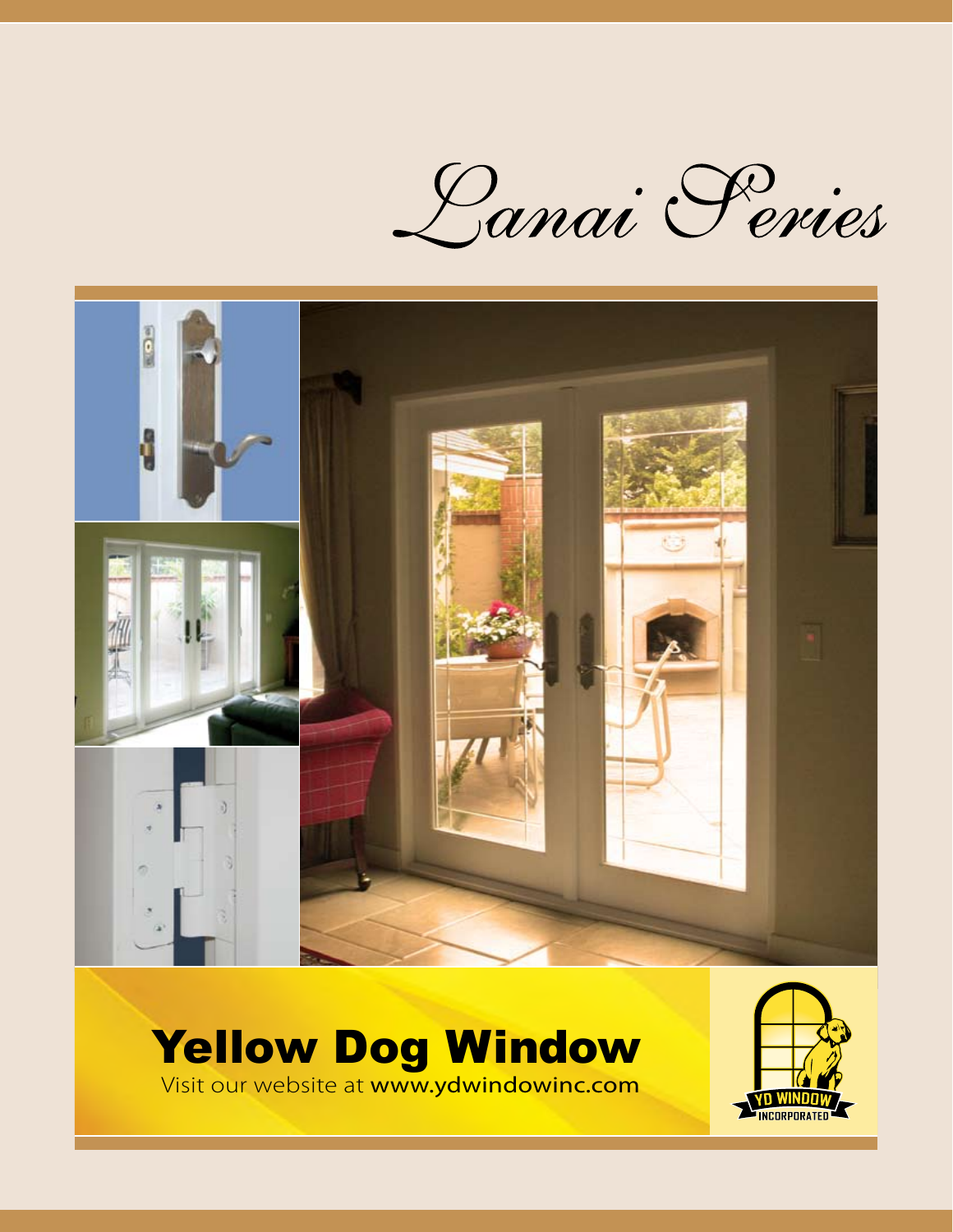# Beauty and Elegance That Last a Lifetime

**Example 2.1 For Security A. Elegant.** Timeless. Words<br>all synonymous with the products of<br>At YD Window we transformed the manufacturing of *all synonymous with the products of YD Window.*

*At YD Window, we transformed the manufacturing of windows and doors into a skilled and technologically advanced art form.*

*Pride in the quality of our products is our trademark. Using state-of-the-art technology enables YD Window to consistently manufacture extraordinary windows and doors. Our windows and doors are extruded from premium materials and undergo rigorous testing to insure that your windows and doors are unsurpassed.*

*Our dedication to the quality of our windows and doors does not end when you purchase an YD Window product. Our Lifetime Warranty program is our promise to you that you can trust in the quality and value of our products. Quality you can see and a name you can trust. YD Window, Your Window to the World.*





### **Lanai Series 5000 / 5100**

- All Vinyl Door with Aluminum Reinforced Subframe
- True Stile and Rail Door System
- Operable Sidelights
- In-swing and Out-swing
- Standard Bore Hardware
- 4 way Adjustable Hinges
- Continuous Welded Frame
- Special Sizes Available
- Brickmold Replacement Fin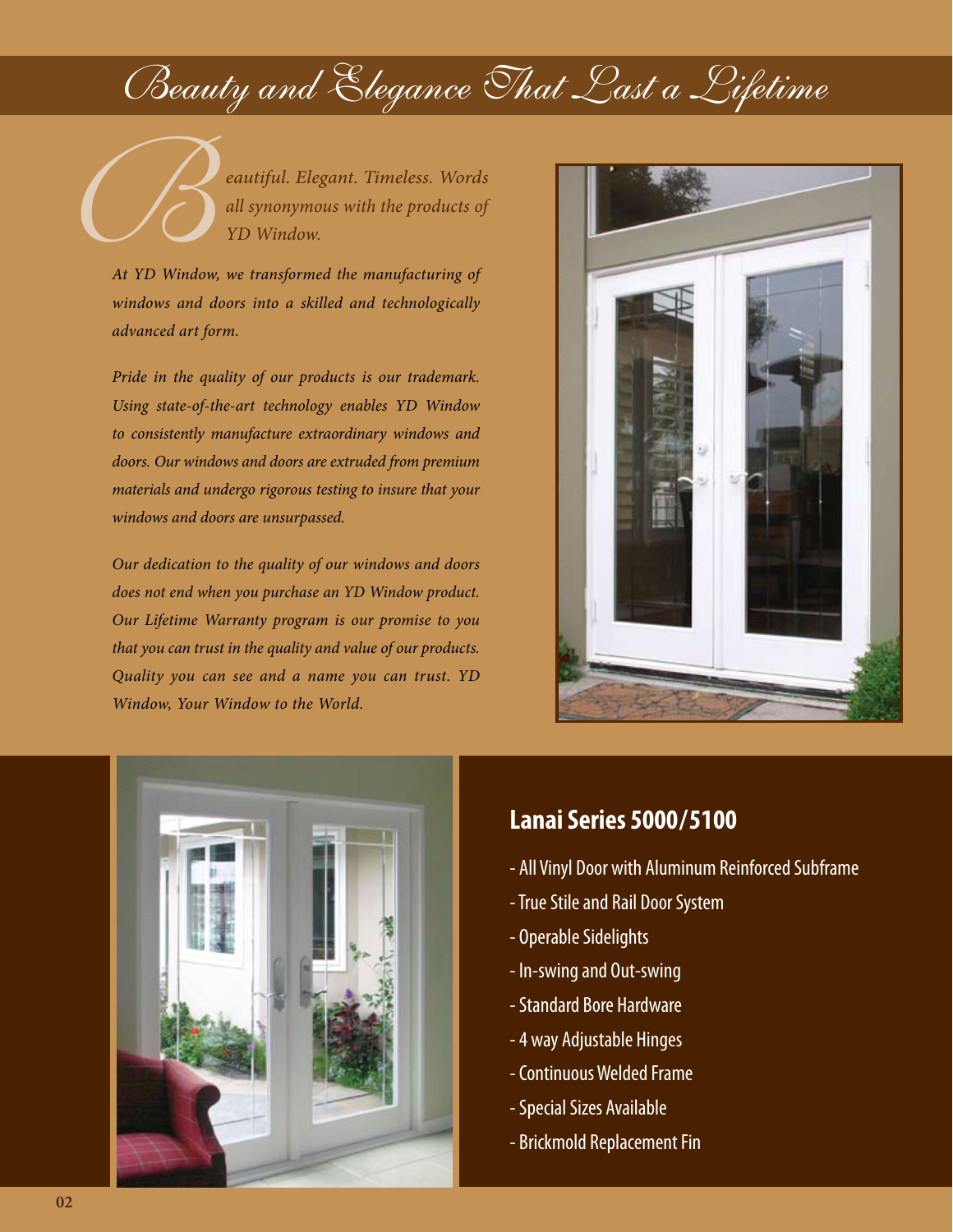

### *Series 5000 Out-swing Door*

Developed in response to market demand, YD Window proudly presents the Lanai Series 5000 vinyl-hinged out-swing door. Many design and structural details have been meticulously crafted into this beautiful door which in many ways surpasses its competition. The Lanai door's design is not only beautiful, but structurally sound using aluminum stiffeners to enhance its stability. Available in both single panel and french door options, the Lanai door features continuous sight lines which provide fluidity to your home's exterior. Energy efficient and secure, the Lanai's architectural beauty provides endless opportunities to enhance and compliment the design of your home.

### Vinyl vs. Wood

The benefits of a vinyl door are numerous. Vinyl doors provide the timeless beauty and elegance of a wood door with none of the worry or needless maintenance. No longer will you have to paint your doors annually, worry about the warping or splitting of wood used in your doors, nor the possibilities of dry rot or the infestation of termites. Your YD Window Lanai Series vinyl-hinge door will bring you endless years of energy efficient, worry-free, maintenance-free, style and durability.

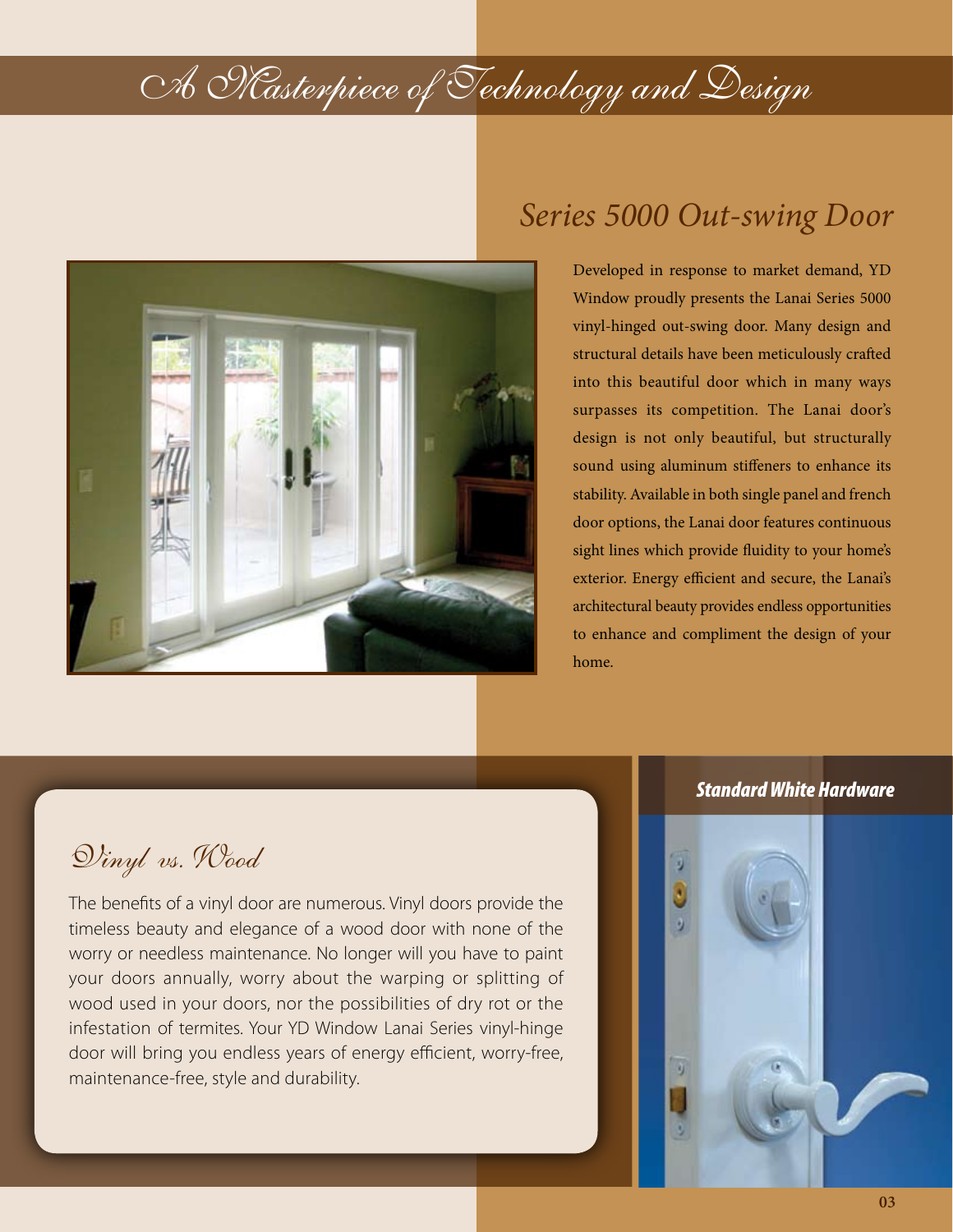### *Series 5100 In-swing Door*

The Lanai Series 5100 door, has undergone the same inventive design initiatives that developed the wonderfully crafted Series 5000 door. Its reinforced vinyl construction makes the door energy efficient and weather resistant while still providing the classic beauty that a french styled door brings. Multiple styling configurations make this door practical for any room in your home. Additional options such as flat or sculptured grids, glass designs and hardware finishes add to the versatility of this door. Its design would make a handsome addition to any home, whether it be classic or contemporary. A beautiful transition between your home and the outdoors, the Lanai Series 5100 door provides the perfect frame for home entertaining. The possibilities are only limited to your imagination.



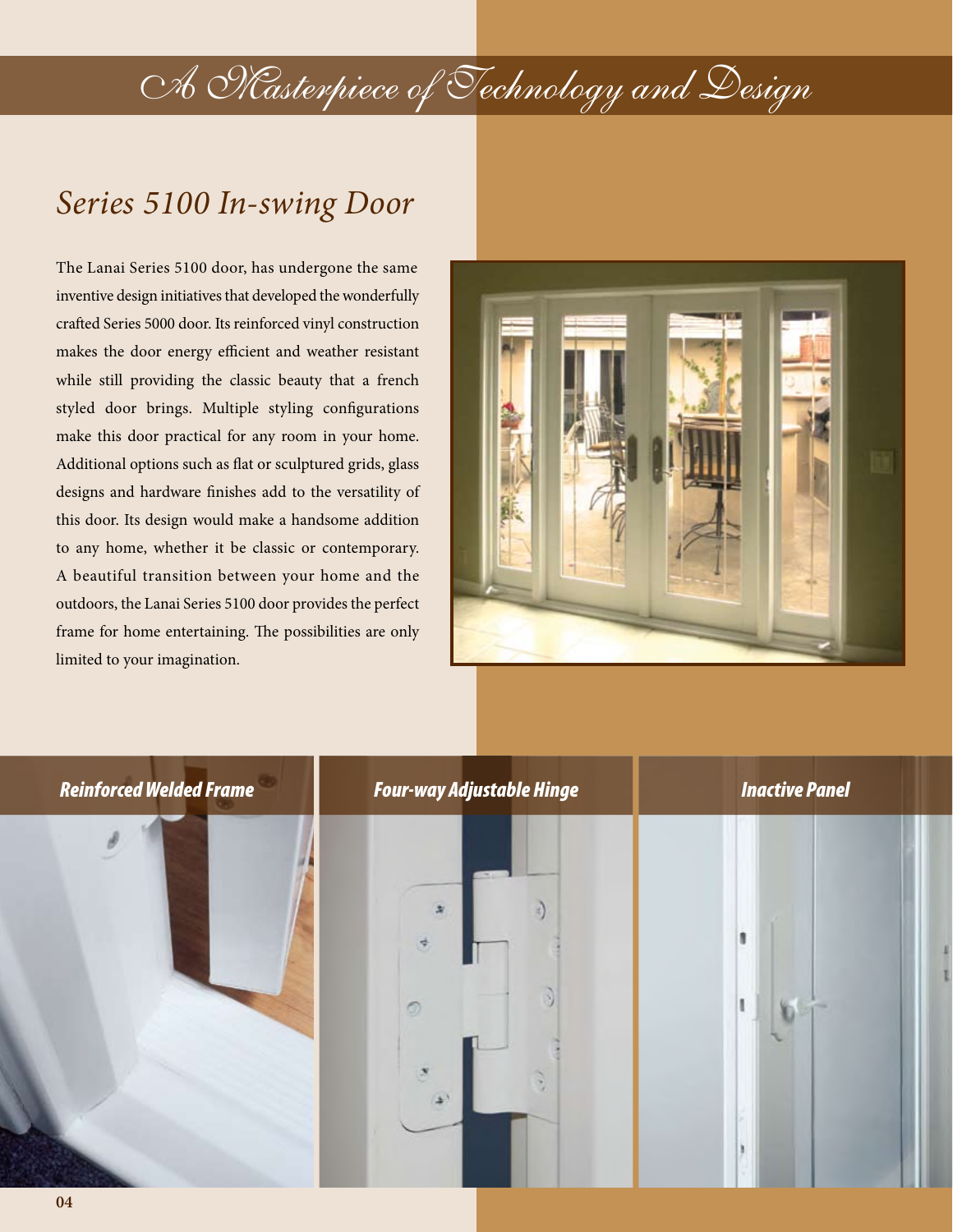### *Series 5600 Sliding Door*

The Lanai Series 5600 Sliding Door comes with heavy duty tandem rollers, multi-point locking, and deluxe welded frame. It carries the same design and structural details as our award-winning Lanai Series vinyl hinge door. Among other great features, this door comes equipped with YD Window's Energy Shield, a high performance Low E Glass, which combats the harmful effects of ultraviolet light as well as dramatically reducing the solar energy entering a home.



### **Lanai Series 5600**

- True Stile & Rail Sash Wood Style, Maintenance Free Vinyl
- Continuous Sight Lines Sturdy Block Construction
- Multi-Point Locking
- Aluminum Reinforced
- Welded Frame
- Low E Glass



 $\circledR$ 

 $^{\circ}$ 

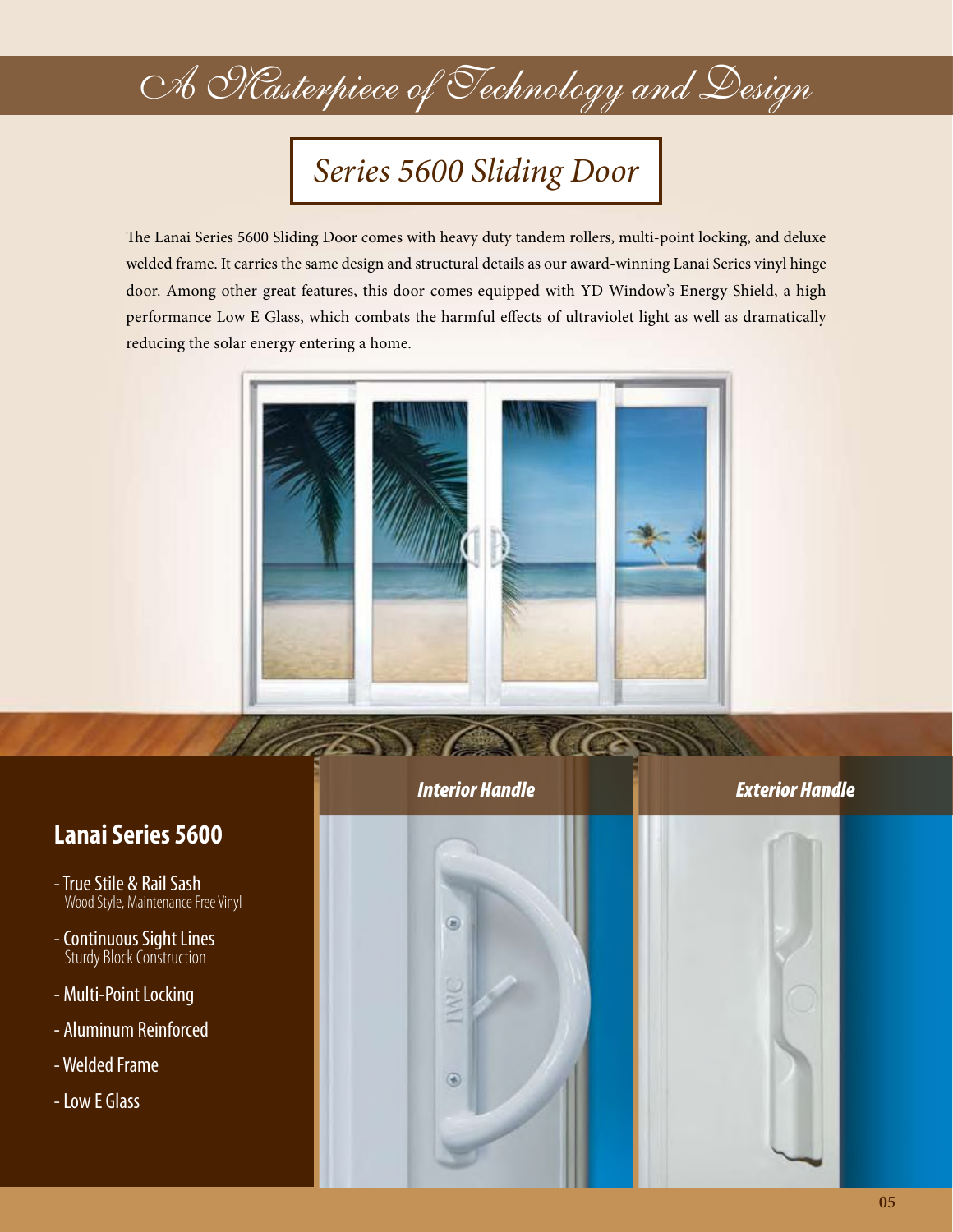### *Series 5600 Sliding Door*



CONFIGURATIONS:







FINISH OPTIONS: White and Desert Sand

DUAL GLAZED: SERIES 5620 - 1 3/8" Set Back Nail - On Frame SERIES 5680 - Block Frame SERIES 5660 - Flush Fin Frame

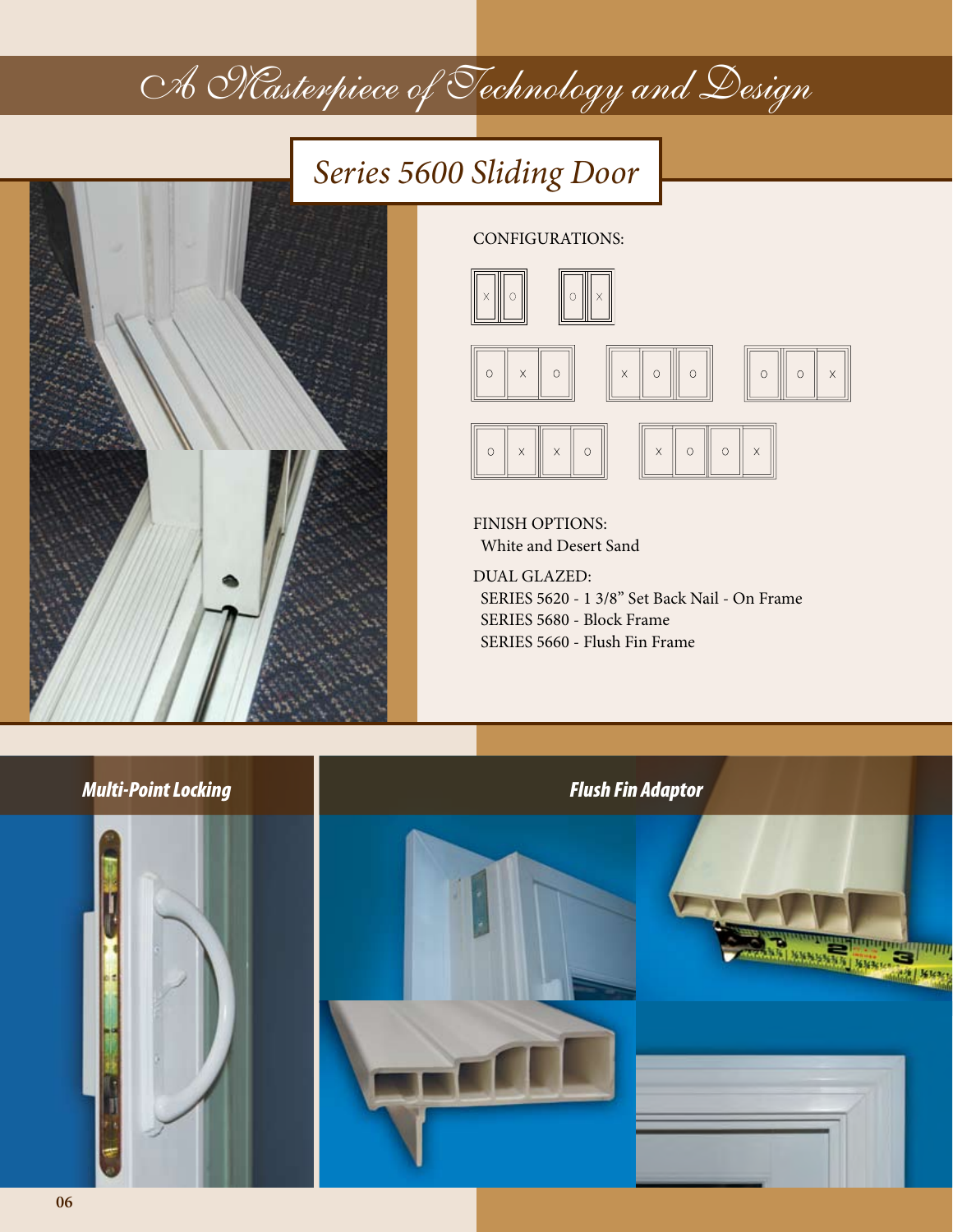# Beauty and Elegance That Last a Lifetime

Product Features Product Options

Frame:

- Net Frame Size is 5/8" Less Than Nominal
- 1" Nail Set Back New Construction
- Brickmould Flush Fin for Retrofit applications
- Welded Frame
- Aluminum Reinforced

#### Doors:

- Adjustable Four-way Hinges
- True Stile & Rail Sash
- Aluminum Reinforced
- Continuous Sight Lines
- Low E Glass Standard
- Outside Glazed
- Standard Bore & Backset

#### Optional In or Out-swing Side Lites:

- Same Sight-lines as Door
- Adjustable Four-way Hinges
- **Casement Operators**
- Multi-point Locking

Hardware:

• 24" Locking Flush Bolts on Inactive Panel

Frame:

- Retro Fit Frame
- ADA Compliant Door with 1/2" Low Profile Threshold and 10" Bottom Rail

#### Doors:

- 8 Configurations
- Out-swing or In-swing
- Optional Side Lite
- Flat or Sculptured Grids
- Simulated Divided Lite (SDL)
- Multiple Glazing Options

#### Hardware:

- 4 Finish Options
- Full face plate
- No Hardware/Non-prep

### Lanai Series Performance Matrix

| <b>SERIES</b>          | <b>DESCRIPTION</b> | AAMA<br><b>RATING</b><br>$(1)$ | <b>STRUCTURALLY</b><br><b>TESTED</b><br>(MPH)<br>(2) | <b>FORCED</b><br><b>ENTRY</b><br><b>TESTED</b><br>(3) | U-VALUE<br><b>RANGE</b><br>(4) | <b>STC</b><br><b>TESTED</b><br><b>RANGE</b><br>(5) |
|------------------------|--------------------|--------------------------------|------------------------------------------------------|-------------------------------------------------------|--------------------------------|----------------------------------------------------|
| $5000 - 5100$<br>LANAI | <b>OUT SWING</b>   | R15                            | 93                                                   | <b>PASSED</b>                                         | $.40 - .57$                    | N/A                                                |
| <b>DOORS</b>           | IN SWING           | <b>R15</b>                     | 93                                                   | <b>PASSED</b>                                         | $-41 - 58$                     | N/A                                                |

1. Tested in accordance to AAMA/NWWDA 101/I.S.2-97 specification.

2. Static pressure and air velocity relationship expressed mathematically by the formula:  $P = .00256V2$ 

3. Forced entry resistance tested in accordance to CAWM 301-90 for windows and CAWM 300-89 for doors.

4. U-Value determined in accordance to NFRC 100.

5. Sound transmission class determined using ASTM-413.